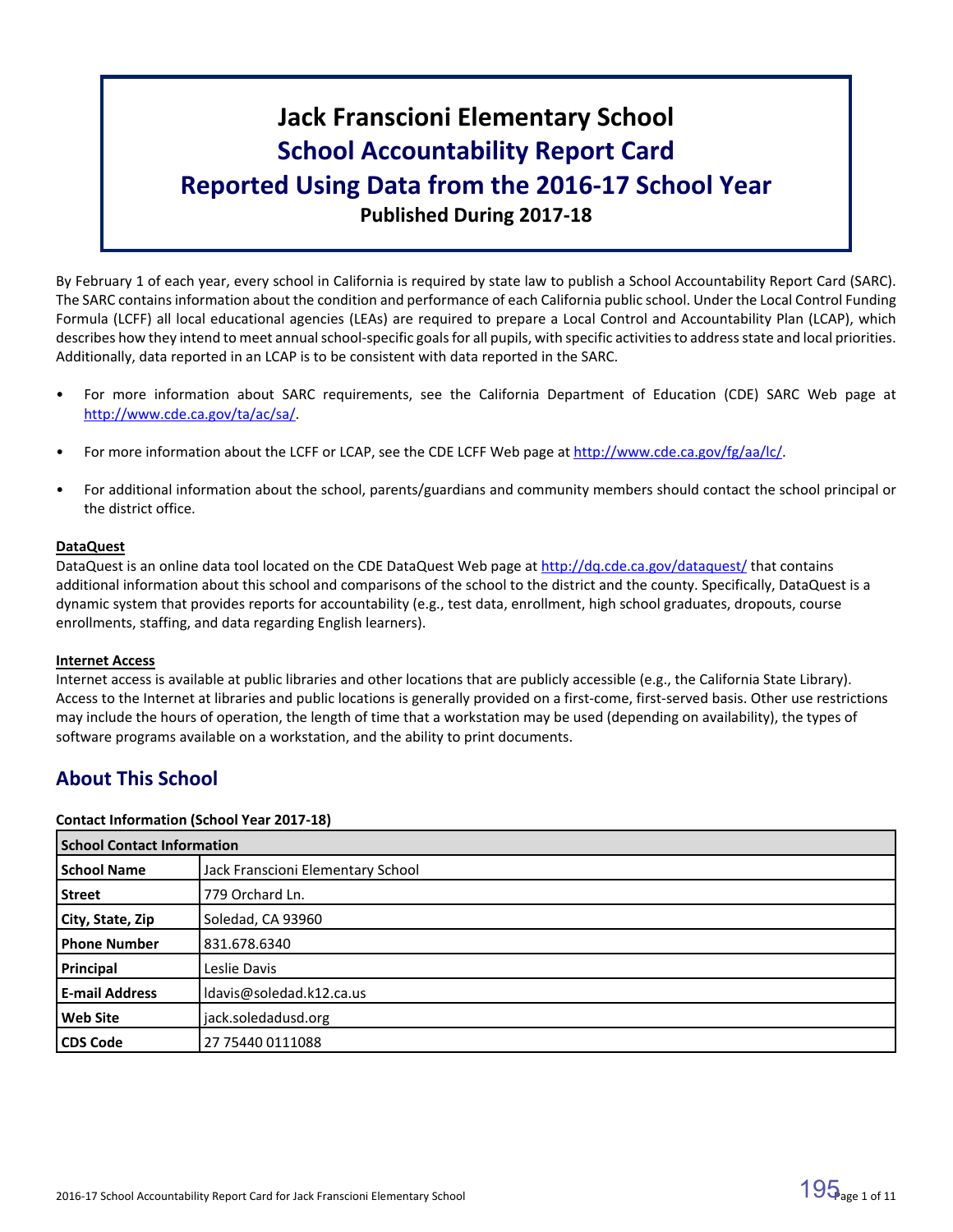| <b>District Contact Information</b> |                                 |  |  |
|-------------------------------------|---------------------------------|--|--|
| <b>District Name</b>                | Soledad Unified School District |  |  |
| l Phone Number                      | 831.678.3987                    |  |  |
| Superintendent                      | Timothy J. Vanoli               |  |  |
| <b>E-mail Address</b>               | tvanoli@soledad.k12.ca.us       |  |  |
| l Web Site                          | soledadusd.org                  |  |  |

### **School Description and Mission Statement (School Year 2017-18)**

The vision of Jack Franscioni School: We are a community of Life-long Learners, committed to excellence,each valued for our humanity, with the strength of one becoming a strength of all and the need of one eliciting the support of all.

The mission of Jack Franscioni School is to send forth students who are prepared with positive strategies to meet the challenges of secondary school, college and careers, relationships, and life events. Our school motto, "PRIDE in Excellence" encourages teachers, students, administrators, and parents to work together to support the success of all students.

We place great focus is on initiatives meant to drive student success by school staff, students and parents, students working collaboratively to identify needs and adjust and improve instruction as needed. Teachers, staff and administrators take part in ongoing professional development Common core standards have been fully implemented in all subject areas. Local assessments are administered and analyzed during Professional Learning Communities (PLC) meetings. It is our goal to maintain a healthy and positive school climate where students thrive socially and emotionally.

| Grade                   | <b>Number of</b> |  |  |  |  |
|-------------------------|------------------|--|--|--|--|
| Level                   | <b>Students</b>  |  |  |  |  |
| Kindergarten            | 72               |  |  |  |  |
| Grade 1                 | 72               |  |  |  |  |
| Grade 2                 | 72               |  |  |  |  |
| Grade 3                 | 81               |  |  |  |  |
| Grade 4                 | 101              |  |  |  |  |
| Grade 5                 | 102              |  |  |  |  |
| Grade 6                 | 91               |  |  |  |  |
| <b>Total Enrollment</b> | 591              |  |  |  |  |

### **Student Enrollment by Grade Level (School Year 2016-17)**

### **Student Enrollment by Group (School Year 2016-17)**

| <b>Student</b><br>Group                | <b>Percent of</b><br><b>Total Enrollment</b> |
|----------------------------------------|----------------------------------------------|
| <b>Black or African American</b>       | 0.3                                          |
| American Indian or Alaska Native       | $\Omega$                                     |
| Asian                                  | 2.4                                          |
| <b>Filipino</b>                        | 1.4                                          |
| <b>Hispanic or Latino</b>              | 91.2                                         |
| Native Hawaiian or Pacific Islander    | 0                                            |
| White                                  | 4.1                                          |
| <b>Two or More Races</b>               | 0.2                                          |
| <b>Socioeconomically Disadvantaged</b> | 95.4                                         |
| <b>English Learners</b>                | 53.5                                         |
| <b>Students with Disabilities</b>      | 15.1                                         |
| <b>Foster Youth</b>                    | 0.3                                          |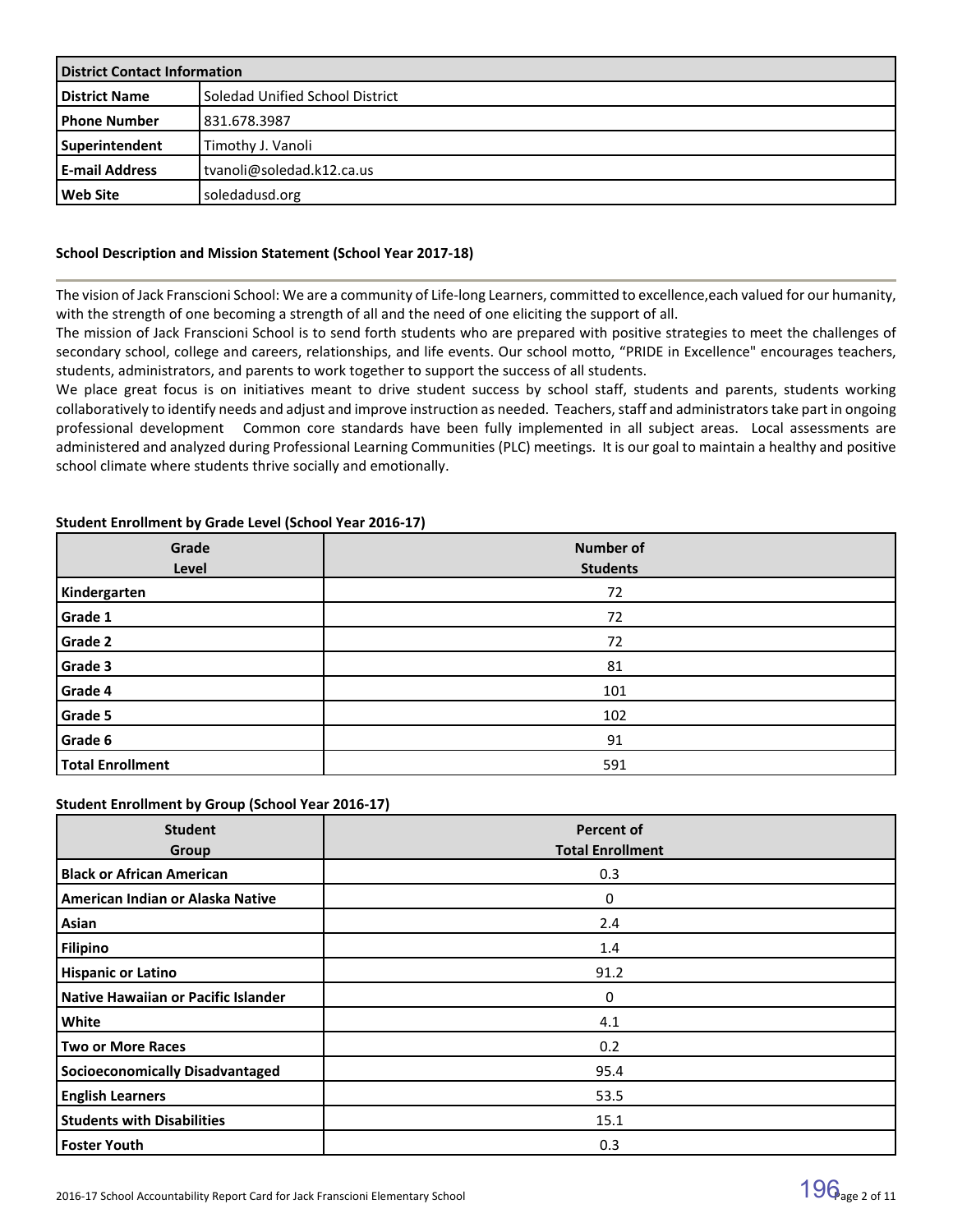# **A. Conditions of Learning**

### **State Priority: Basic**

The SARC provides the following information relevant to the State priority: Basic (Priority 1):

- Degree to which teachers are appropriately assigned and fully credentialed in the subject area and for the pupils they are teaching;
- Pupils have access to standards-aligned instructional materials; and
- School facilities are maintained in good repair.

### **Teacher Credentials**

|                                                                    |         | <b>District</b> |         |         |
|--------------------------------------------------------------------|---------|-----------------|---------|---------|
| <b>Teachers</b>                                                    | 2015-16 | 2016-17         | 2017-18 | 2017-18 |
| l With Full Credential                                             | 19      | 20              | 25      | 198     |
| l Without Full Credential                                          |         |                 |         | 15      |
| Teaching Outside Subject Area of Competence (with full credential) |         |                 |         |         |

### **Teacher Misassignments and Vacant Teacher Positions**

| <b>Indicator</b>                               | 2015-16 | 2016-17 | 2017-18 |
|------------------------------------------------|---------|---------|---------|
| Misassignments of Teachers of English Learners |         |         |         |
| Total Teacher Misassignments *                 |         |         |         |
| <b>Vacant Teacher Positions</b>                |         |         |         |

Note: "Misassignments" refers to the number of positions filled by teachers who lack legal authorization to teach that grade level, subject area, student group, etc.

\* Total Teacher Misassignments includes the number of Misassignments of Teachers of English Learners.

### **Quality, Currency, Availability of Textbooks and Instructional Materials (School Year 2017-18)**

### **Year and month in which data were collected:** June 2016

Every student has a textbook that is in good condition and consistent with the content and cycles of the curriculum frameworks adopted by the State board of Education.

| <b>Subject</b>               | <b>Textbooks and Instructional Materials/</b><br><b>Year of Adoption</b>                                                                                                                                                                                                                                                                                                                                                                                                                                                                                                                                                                                        | <b>From</b><br><b>Most Recent</b><br><b>Adoption?</b> | <b>Percent of Students</b><br><b>Lacking Own</b><br><b>Assigned Copy</b> |
|------------------------------|-----------------------------------------------------------------------------------------------------------------------------------------------------------------------------------------------------------------------------------------------------------------------------------------------------------------------------------------------------------------------------------------------------------------------------------------------------------------------------------------------------------------------------------------------------------------------------------------------------------------------------------------------------------------|-------------------------------------------------------|--------------------------------------------------------------------------|
| <b>Reading/Language Arts</b> | 2016 - Houghton Mifflin Harcourt California Journeys<br>with ELD Edition for grades K-5 in English. 2016-6th<br>Grade uses Houghton Mifflin Harcourt California<br>Collections with ELD. A textbook inventory was<br>conducted in June 2017. Reading intervention<br>program is Sopris West Language! Fourth Edition<br>Levels A-F in English and 2017-Houghton Mifflin<br>Hartcourt READ 180 CA Universal ELA/ELD for Grades<br>4-6 All students are provided a textbook or<br>instructional materials as determined by the<br>verification of classroom instructional material<br>inventory surveys - All textbooks are state-adopted<br>and standards-based. | Yes                                                   | 0                                                                        |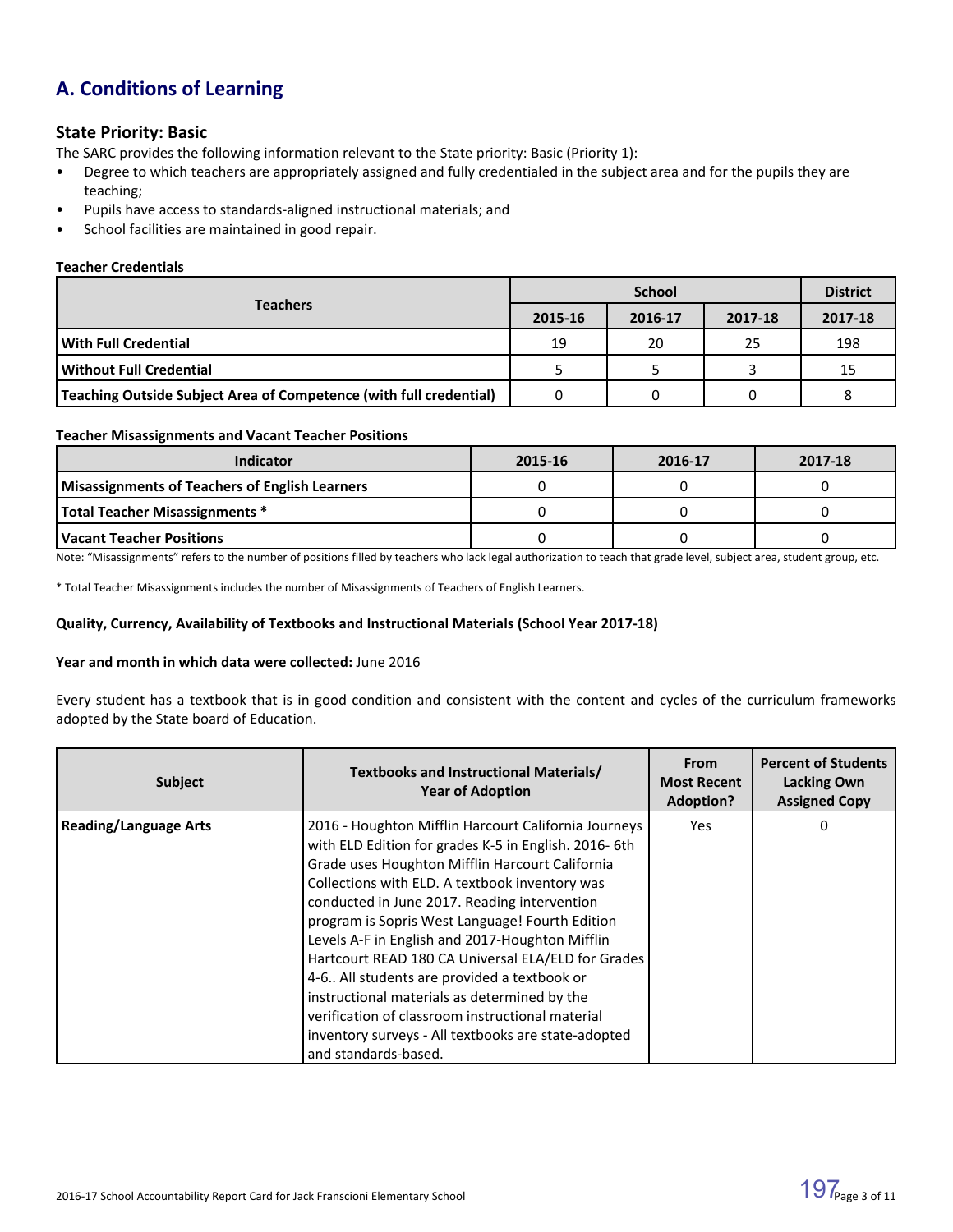| <b>Subject</b>                                        | Textbooks and Instructional Materials/<br><b>Year of Adoption</b>                                                                                                                                                                                                                                                                                                                                                                                                      | From<br><b>Most Recent</b><br><b>Adoption?</b> | <b>Percent of Students</b><br><b>Lacking Own</b><br><b>Assigned Copy</b> |  |
|-------------------------------------------------------|------------------------------------------------------------------------------------------------------------------------------------------------------------------------------------------------------------------------------------------------------------------------------------------------------------------------------------------------------------------------------------------------------------------------------------------------------------------------|------------------------------------------------|--------------------------------------------------------------------------|--|
| <b>Mathematics</b>                                    | 2015 - Houghton Mifflin California Go Math (grades<br>K-5 in English). 2016- 6th Grade has CA Go Math<br>Middle School Edition. New Common Core Standards<br>aligned. Adoption also has a Technology component<br>called Think Central. A textbook inventory was<br>conducted in June 2017. All students are provided a<br>textbook or instructional material as determined by<br>the verification of classroom instructional material<br>inventory surveys.           | Yes                                            | 0                                                                        |  |
| <b>Science</b>                                        | 2008 - Scott Foresman California Science Edition for<br>grades K-5 in English. In 6th grade they have<br>Pearson Scott Foresman: Focus on Earth Science<br>California Edition in English. A textbook inventory<br>was conducted in June 2017. All students are<br>provided a textbook or instructional material as<br>determined by the verification of classroom<br>instructional material inventory surveys. All<br>textbooks are state-adopted and standards-based. | Yes                                            | $\Omega$                                                                 |  |
| <b>History-Social Science</b>                         | 2006 - McMillian/McGraw-Hill California Vistas for<br>grades K-5 in English. 6th grade is McDougal Littell<br>World History: Ancient Civilizations in English. A<br>textbook inventory was conducted in June 2017. All<br>students are provided a textbook or instructional<br>material as determined by the verification of<br>classroom instructional material inventory surveys.<br>All textbooks are state-adopted and standards-<br>based.                        | Yes                                            | $\Omega$                                                                 |  |
| <b>Foreign Language</b>                               | N/A                                                                                                                                                                                                                                                                                                                                                                                                                                                                    |                                                | N/A                                                                      |  |
| <b>Health</b>                                         | N/A                                                                                                                                                                                                                                                                                                                                                                                                                                                                    |                                                | N/A                                                                      |  |
| <b>Visual and Performing Arts</b>                     | N/A                                                                                                                                                                                                                                                                                                                                                                                                                                                                    |                                                |                                                                          |  |
| <b>Science Laboratory Equipment</b><br>$grades 9-12)$ | N/A                                                                                                                                                                                                                                                                                                                                                                                                                                                                    |                                                | N/A                                                                      |  |

### **School Facility Conditions and Planned Improvements (Most Recent Year)**

Our school facility has ten modules, main office facility, and multipurpose/cafeteria module. Our main office facility houses the health clerk's office, conference room, school offices, library, computer lab, and staff lounge. A team of custodians provides regular cleaning. The district provides maintenance and grounds staff for routine upkeep and care. All buildings are in good repair; the campus is maintained to assure that it is clean, safe, and functional. Our campus environment is clean and well maintained and thus fully supports teaching and learning. A work order process is in place to attend to maintenance issues in a timely manner with urgent and emergency repairs given top priority. We have adequate classroom and playground space for our students. Data is collected continuously throughout the year using SchoolDude, the work order system. The annual FIT (Facilities Inspection Tool) completed in April, 2017 confirmed the school's status in safe condition with only minor maintenance required.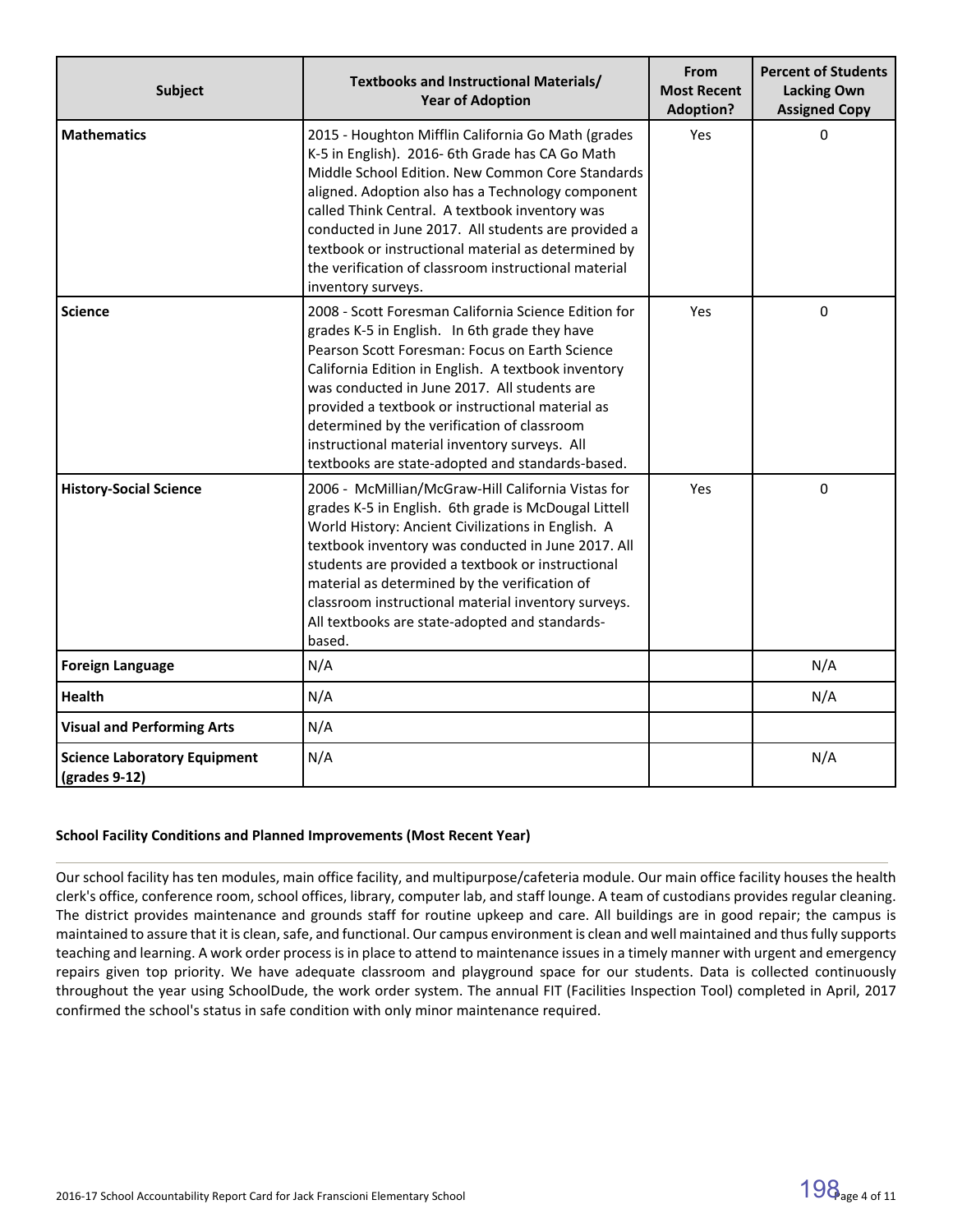### **School Facility Good Repair Status (Most Recent Year)**

Using the **most recently collected** FIT data (or equivalent), provide the following:

- Determination of repair status for systems listed
- Description of any needed maintenance to ensure good repair
- The year and month in which the data were collected
- The overall rating

| <b>School Facility Good Repair Status (Most Recent Year)</b><br>Year and month of the most recent FIT report: 4/13/2017 |      |                      |      |                                |  |  |
|-------------------------------------------------------------------------------------------------------------------------|------|----------------------|------|--------------------------------|--|--|
|                                                                                                                         |      | <b>Repair Status</b> |      | <b>Repair Needed and</b>       |  |  |
| <b>System Inspected</b>                                                                                                 | Good | Fair                 | Poor | <b>Action Taken or Planned</b> |  |  |
| Systems: Gas Leaks, Mechanical/HVAC,<br>Sewer                                                                           | х    |                      |      | No findings                    |  |  |
| <b>Interior: Interior Surfaces</b>                                                                                      | x    |                      |      | No findings                    |  |  |
| <b>Cleanliness: Overall Cleanliness, Pest/</b><br>Vermin Infestation                                                    | Χ    |                      |      | No findings                    |  |  |
| <b>Electrical: Electrical</b>                                                                                           | x    |                      |      | No findings                    |  |  |
| Restrooms/Fountains: Restrooms, Sinks/<br><b>Fountains</b>                                                              | x    |                      |      | No findings                    |  |  |
| <b>Safety: Fire Safety, Hazardous Materials</b>                                                                         | x    |                      |      | No findigns                    |  |  |
| <b>Structural: Structural Damage, Roofs</b>                                                                             | x    |                      |      | No findings                    |  |  |
| External: Playground/School Grounds,<br>Windows/Doors/Gates/Fences                                                      | x    |                      |      | No findings                    |  |  |

### **Overall Facility Rating (Most Recent Year)**

| Year and month of the most recent FIT report: 4/13/2017 |           |      |      |      |  |  |
|---------------------------------------------------------|-----------|------|------|------|--|--|
|                                                         | Exemplary | Good | Fair | Poor |  |  |
| <b>Overall Rating</b>                                   |           |      |      |      |  |  |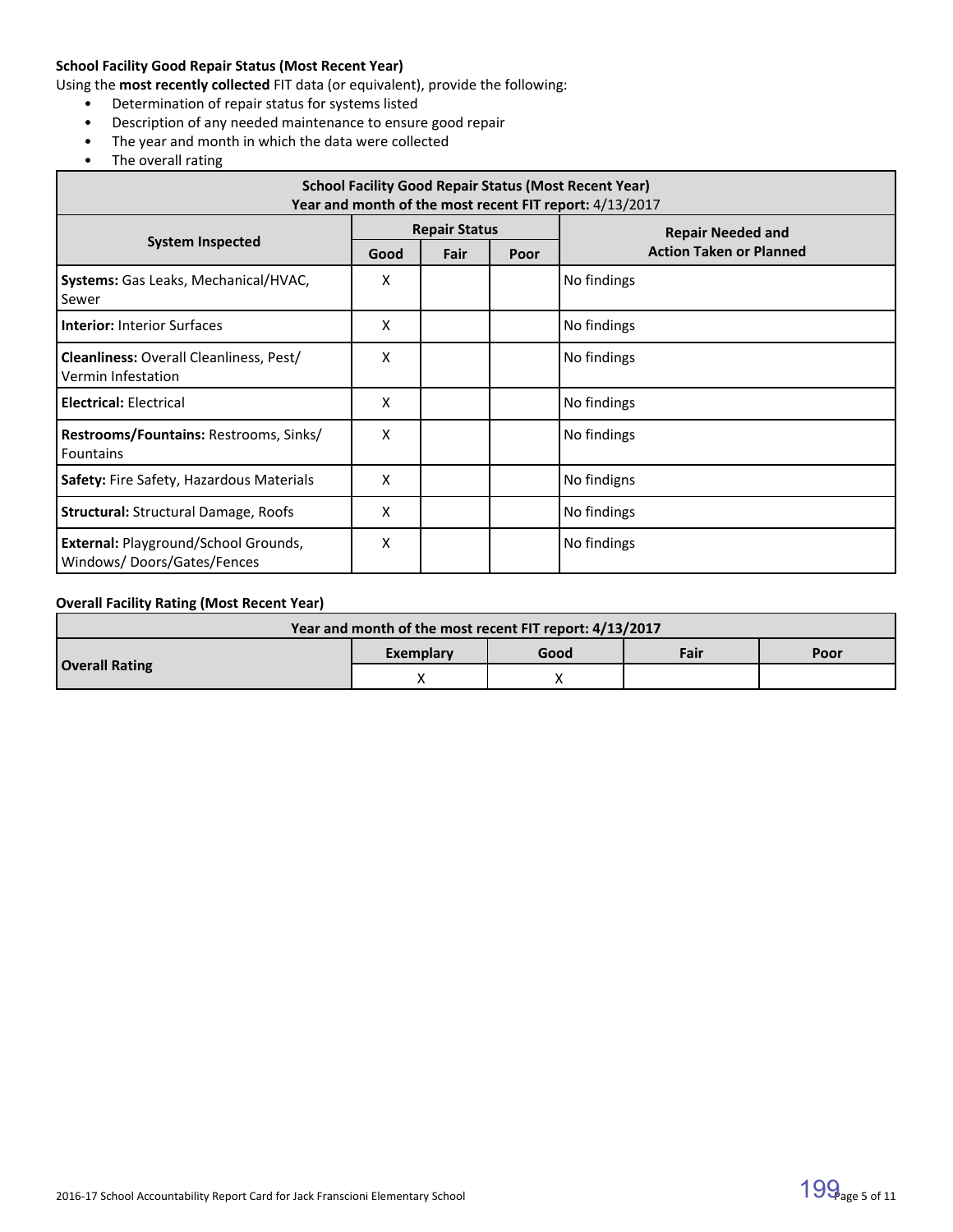## **B. Pupil Outcomes**

### **State Priority: Pupil Achievement**

The SARC provides the following information relevant to the State priority: Pupil Achievement (Priority 4):

- **Statewide assessments** (i.e., California Assessment of Student Performance and Progress [CAASPP] System, which includes the Smarter Balanced Summative Assessments for students in the general education population and the California Alternate Assessments [CAAs] for English language arts/literacy [ELA] and mathematics given in grades three through eight and grade eleven. Only eligible students may participate in the administration of the CAAs. CAAs items are aligned with alternate achievement standards, which are linked with the Common Core State Standards [CCSS] for students with the most significant cognitive disabilities); and
- The percentage of students who have successfully completed courses that satisfy the requirements for entrance to the University of California and the California State University, or career technical education sequences or programs of study.

### **CAASPP Test Results in English Language Arts/Literacy (ELA) and Mathematics for All Students Grades Three through Eight and Grade Eleven**

|                                                                            | Percent of Students Meeting or Exceeding the State Standards<br>$\left(\text{grades }3-8\right)$ and 11) |         |                 |         |              |         |
|----------------------------------------------------------------------------|----------------------------------------------------------------------------------------------------------|---------|-----------------|---------|--------------|---------|
| Subject                                                                    | <b>School</b>                                                                                            |         | <b>District</b> |         | <b>State</b> |         |
|                                                                            | 2015-16                                                                                                  | 2016-17 | 2015-16         | 2016-17 | 2015-16      | 2016-17 |
| <b>English Language Arts/Literacy</b><br>$\frac{1}{2}$ (grades 3-8 and 11) | 39                                                                                                       | 36      | 32              | 32      | 48           | 48      |
| <b>Mathematics</b><br>$\sqrt{(grades 3-8 and 11)}$                         | 28                                                                                                       | 21      | 20              | 18      | 36           | 37      |

Note: Percentages are not calculated when the number of students tested is ten or less, either because the number of students in this category is too small for statistical accuracy or to protect student privacy.

### **CAASPP Test Results in ELA by Student Group Grades Three through Eight and Grade Eleven (School Year 2016-17)**

| <b>Student Group</b>                                 | <b>Total</b><br><b>Enrollment</b>     | <b>Number</b><br><b>Tested</b>        | Percent<br><b>Tested</b>      | <b>Percent</b><br><b>Met or Exceeded</b> |
|------------------------------------------------------|---------------------------------------|---------------------------------------|-------------------------------|------------------------------------------|
| <b>All Students</b>                                  | 380                                   | 376                                   | 98.95                         | 36.44                                    |
| Male                                                 | 215                                   | 212                                   | 98.6                          | 28.3                                     |
| Female                                               | 165                                   | 164                                   | 99.39                         | 46.95                                    |
| Asian                                                | --                                    | --                                    | --                            |                                          |
| <b>Filipino</b>                                      | --                                    | $\qquad \qquad -$                     | $\overline{\phantom{a}}$      | --                                       |
| <b>Hispanic or Latino</b>                            | 345                                   | 341                                   | 98.84                         | 34.9                                     |
| White                                                | 19                                    | 19                                    | 100                           | 47.37                                    |
| <b>Two or More Races</b>                             | $\hspace{0.05cm}$ – $\hspace{0.05cm}$ | $\qquad \qquad -$                     | $-$                           |                                          |
| <b>Socioeconomically Disadvantaged</b>               | 359                                   | 355                                   | 98.89                         | 35.77                                    |
| <b>English Learners</b>                              | 264                                   | 262                                   | 99.24                         | 29.01                                    |
| <b>Students with Disabilities</b>                    | 103                                   | 100                                   | 97.09                         | 18                                       |
| <b>Students Receiving Migrant Education Services</b> | $\hspace{0.05cm}$ – $\hspace{0.05cm}$ | $\hspace{0.05cm}$ – $\hspace{0.05cm}$ | $\hspace{0.05cm} \textbf{--}$ | $- -$                                    |
| <b>Foster Youth</b>                                  | --                                    | $\qquad \qquad -$                     | $\overline{\phantom{a}}$      |                                          |

Note: ELA test results include the Smarter Balanced Summative Assessment and the CAA. The "Percent Met or Exceeded" is calculated by taking the total number of students who met or exceeded the standard on the Smarter Balanced Summative Assessment plus the total number of students who met the standard (i.e., achieved Level 3–Alternate) on the CAAs divided by the total number of students who participated in both assessments.

Note: Double dashes (--) appear in the table when the number of students is ten or less, either because the number of students in this category is too small for statistical accuracy or to protect student privacy.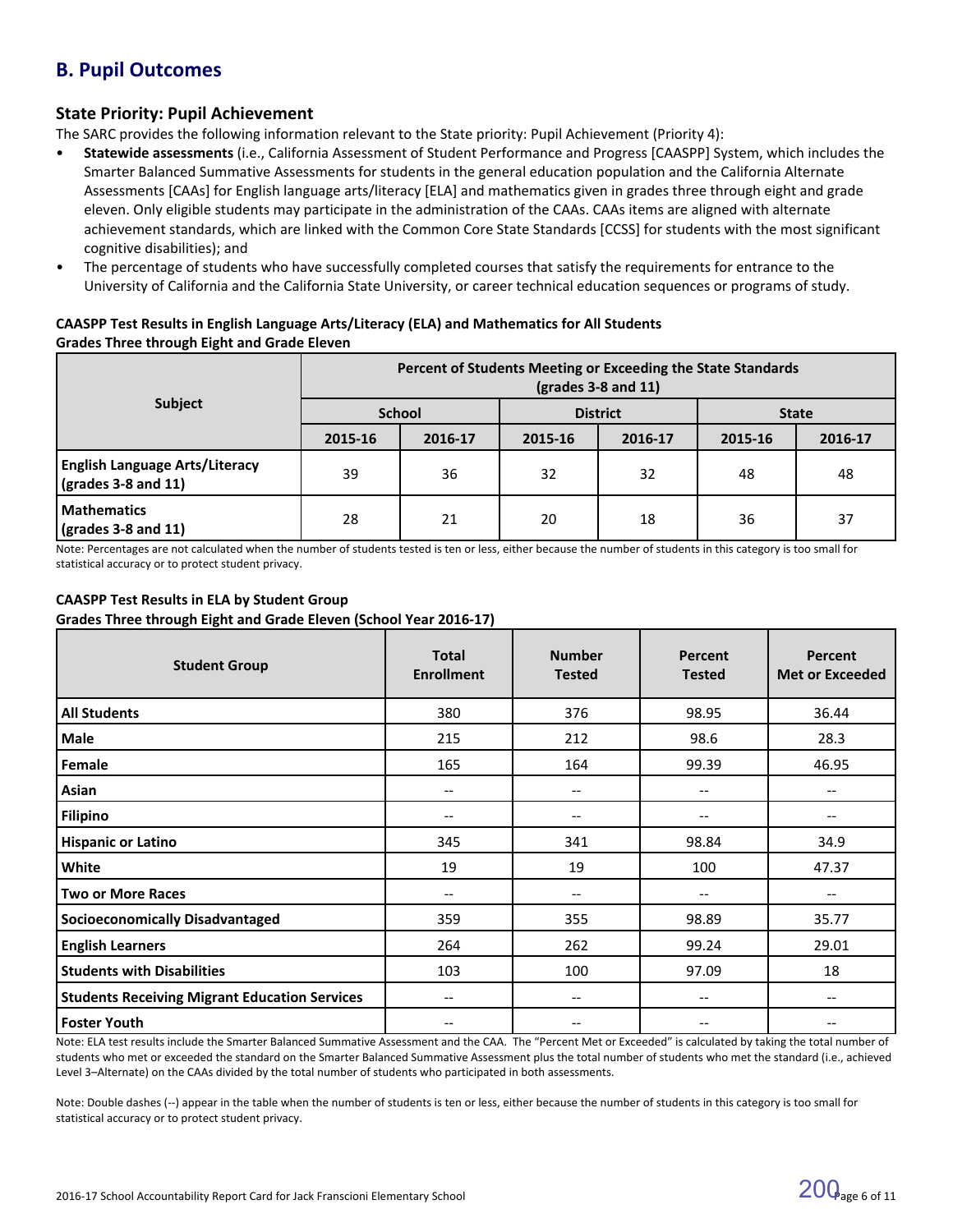Note: The number of students tested includes all students who participated in the test whether they received a score or not; however, the number of students tested is not the number that was used to calculate the achievement level percentages. The achievement level percentages are calculated using only students who received scores.

| <b>CAASPP Test Results in Mathematics by Student Group</b>        |
|-------------------------------------------------------------------|
| Grades Three through Eight and Grade Eleven (School Year 2016-17) |

| <b>Student Group</b>                                 | <b>Total</b><br><b>Enrollment</b> | <b>Number</b><br><b>Tested</b>        | Percent<br><b>Tested</b>              | Percent<br><b>Met or Exceeded</b> |
|------------------------------------------------------|-----------------------------------|---------------------------------------|---------------------------------------|-----------------------------------|
| <b>All Students</b>                                  | 380                               | 373                                   | 98.16                                 | 21.45                             |
| Male                                                 | 215                               | 210                                   | 97.67                                 | 17.62                             |
| Female                                               | 165                               | 163                                   | 98.79                                 | 26.38                             |
| Asian                                                | --                                | $\hspace{0.05cm}$ – $\hspace{0.05cm}$ | --                                    | --                                |
| Filipino                                             | --                                | $\hspace{0.05cm}$ – $\hspace{0.05cm}$ | --                                    |                                   |
| <b>Hispanic or Latino</b>                            | 345                               | 338                                   | 97.97                                 | 20.41                             |
| White                                                | 19                                | 19                                    | 100                                   | 21.05                             |
| <b>Two or More Races</b>                             | --                                | $\hspace{0.05cm} \ldots$              | --                                    |                                   |
| <b>Socioeconomically Disadvantaged</b>               | 359                               | 352                                   | 98.05                                 | 20.74                             |
| <b>English Learners</b>                              | 264                               | 259                                   | 98.11                                 | 16.22                             |
| <b>Students with Disabilities</b>                    | 103                               | 99                                    | 96.12                                 | 4.04                              |
| <b>Students Receiving Migrant Education Services</b> | --                                | $\hspace{0.05cm}$ – $\hspace{0.05cm}$ | $- -$                                 | --                                |
| <b>Foster Youth</b>                                  | --                                | $\hspace{0.05cm} \ldots$              | $\hspace{0.05cm}$ – $\hspace{0.05cm}$ | --                                |

Note: Mathematics test results include the Smarter Balanced Summative Assessment and the CAA. The "Percent Met or Exceeded" is calculated by taking the total number of students who met or exceeded the standard on the Smarter Balanced Summative Assessment plus the total number of students who met the standard (i.e., achieved Level 3–Alternate) on the CAAs divided by the total number of students who participated in both assessments.

Note: Double dashes (--) appear in the table when the number of students is ten or less, either because the number of students in this category is too small for statistical accuracy or to protect student privacy.

Note: The number of students tested includes all students who participated in the test whether they received a score or not; however, the number of students tested is not the number that was used to calculate the achievement level percentages. The achievement level percentages are calculated using only students who received scores.

# **CAASPP Test Results in Science for All Students**

#### **Grades Five, Eight, and Ten**

|                               | Percent of Students Scoring at Proficient or Advanced |               |         |                 |              |         |  |  |  |
|-------------------------------|-------------------------------------------------------|---------------|---------|-----------------|--------------|---------|--|--|--|
| <b>Subject</b>                |                                                       | <b>School</b> |         | <b>District</b> | <b>State</b> |         |  |  |  |
|                               | 2014-15                                               | 2015-16       | 2014-15 | 2015-16         | 2014-15      | 2015-16 |  |  |  |
| Science (grades 5, 8, and 10) | 70                                                    | 45            | 41      | 32              | 60           | 56      |  |  |  |

Note: Science test results include California Standards Tests (CSTs), California Modified Assessment (CMA), and California Alternate Performance Assessment (CAPA) in grades five, eight, and ten.

Note: Scores are not shown when the number of students tested is ten or less, either because the number of students in this category is too small for statistical accuracy or to protect student privacy.

Note: The 2016-17 data are not available. The California Department of Education is developing a new science assessment based on the Next Generation Science Standards for California Public Schools (CA NGSS). The new California Science Test (CAST) was piloted in spring 2017. The CST and CMA for Science will no longer be administered.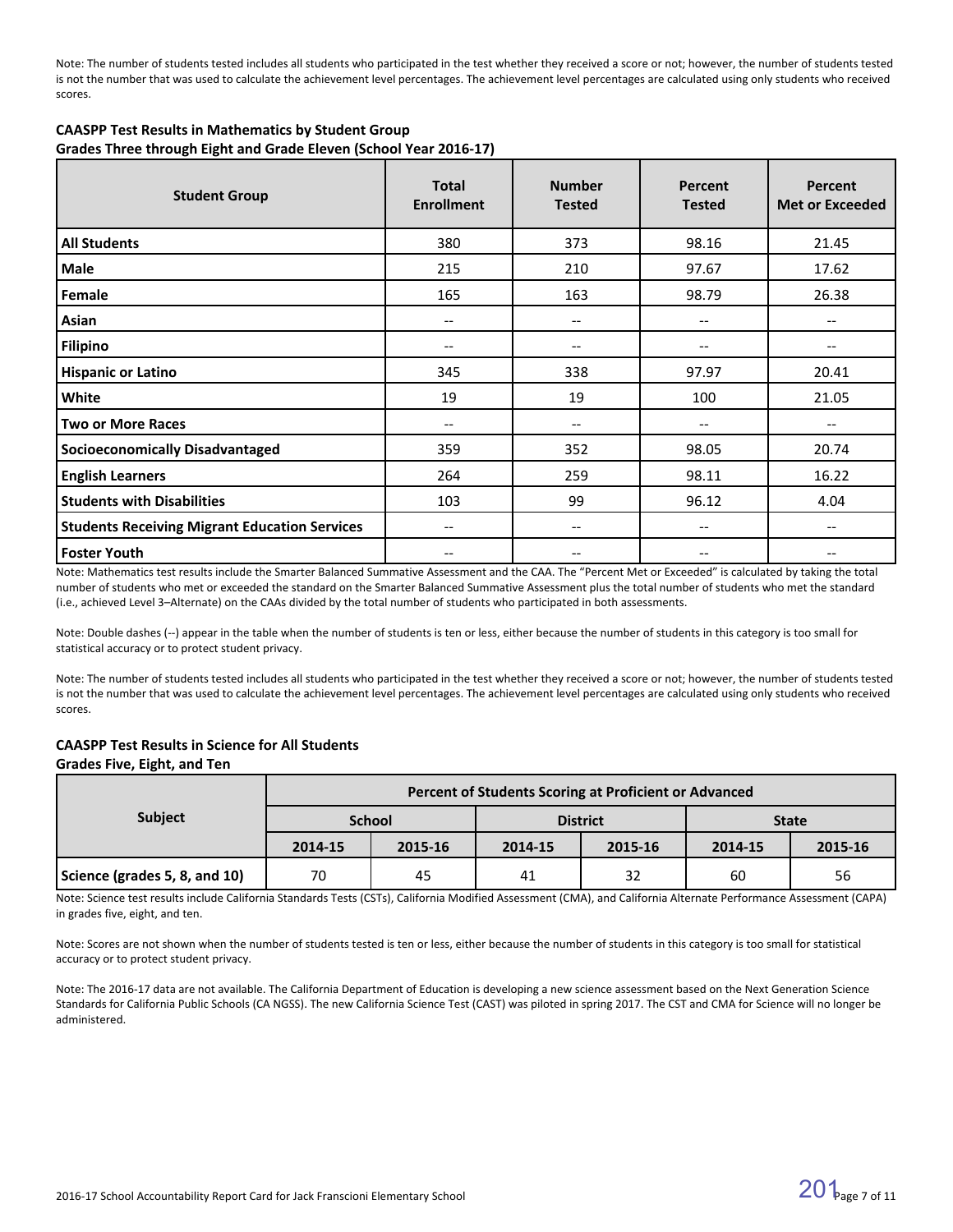### **State Priority: Other Pupil Outcomes**

The SARC provides the following information relevant to the State priority: Other Pupil Outcomes (Priority 8):

Pupil outcomes in the subject areas of physical education.

### **California Physical Fitness Test Results (School Year 2016-17)**

| Grade |                              | <b>Percent of Students Meeting Fitness Standards</b> |                             |
|-------|------------------------------|------------------------------------------------------|-----------------------------|
| Level | <b>Four of Six Standards</b> | <b>Five of Six Standards</b>                         | <b>Six of Six Standards</b> |
|       | 15.8                         | 24.8                                                 | 19.8                        |

Note: Percentages are not calculated when the number of students tested is ten or less, either because the number of students in this category is too small for statistical accuracy or to protect student privacy.

### **C. Engagement**

### **State Priority: Parental Involvement**

The SARC provides the following information relevant to the State priority: Parental Involvement (Priority 3):

• Efforts the school district makes to seek parent input in making decisions for the school district and each schoolsite.

### **Opportunities for Parental Involvement (School Year 2017-18)**

Parents are invited to be active participants in their child's education. They are encouraged to join the Parent Teacher Organization (PTO), the School Site Council (SSC), and English Learner Advisory Committee (ELAC). Parents can visit our school on nights of our Parent University classes, First Day of School Celebration, Back to School Nights, Open House, Family Literacy Nights, Family Math Nights, Winter and Spring Concerts and the Art Fair. Volunteering in the classrooms, in the office and for ongoing PTO events are is additional ways for parents to be active participants in our school community.

### **State Priority: School Climate**

The SARC provides the following information relevant to the State priority: School Climate (Priority 6):

- Pupil suspension rates;
- Pupil expulsion rates; and
- Other local measures on the sense of safety.

### **Suspensions and Expulsions**

|                    | <b>School</b> |         |         | <b>District</b> |         |         | <b>State</b> |         |         |
|--------------------|---------------|---------|---------|-----------------|---------|---------|--------------|---------|---------|
| Rate               | 2014-15       | 2015-16 | 2016-17 | 2014-15         | 2015-16 | 2016-17 | 2014-15      | 2015-16 | 2016-17 |
| <b>Suspensions</b> | 0.0           | 1.4     | 2.2     | 3.2             | 3.9     | 4.3     | 3.8          | 3.7     | 3.6     |
| <b>Expulsions</b>  | 0.0           | 0.0     | 0.0     | 0.0             | 0.0     | 0.0     | 0.1          | 0.1     | 0.1     |

### **School Safety Plan (School Year 2017-18)**

The Jack Franscioni School Safety Plan is closely coordinated with the District Safety Plan, with specific details geared to the layout and geography of the school site. The plan is updated yearly by school site administrators, School Site Council and community members, and the District Leadership Team. All SB187 Comprehensive School Safety Plan Matrix Requirements and Planning Responsibilities are reviewed to ensure compliance, including assessment of current status of school crime, child abuse reporting procedures, disaster procedures, routine and emergency, policies related to suspension, expulsion or mandatory expulsion and other school-designated serious acts which could lead to suspension or expulsion, notification to teachers, sexual harassment policy, school wide dress code, safe ingress and egress of students, parents and school employees, rules and procedures for a safe and orderly school environment, and procedures for holding a public meeting. The plan has been updated with an addendum guiding the After School Program.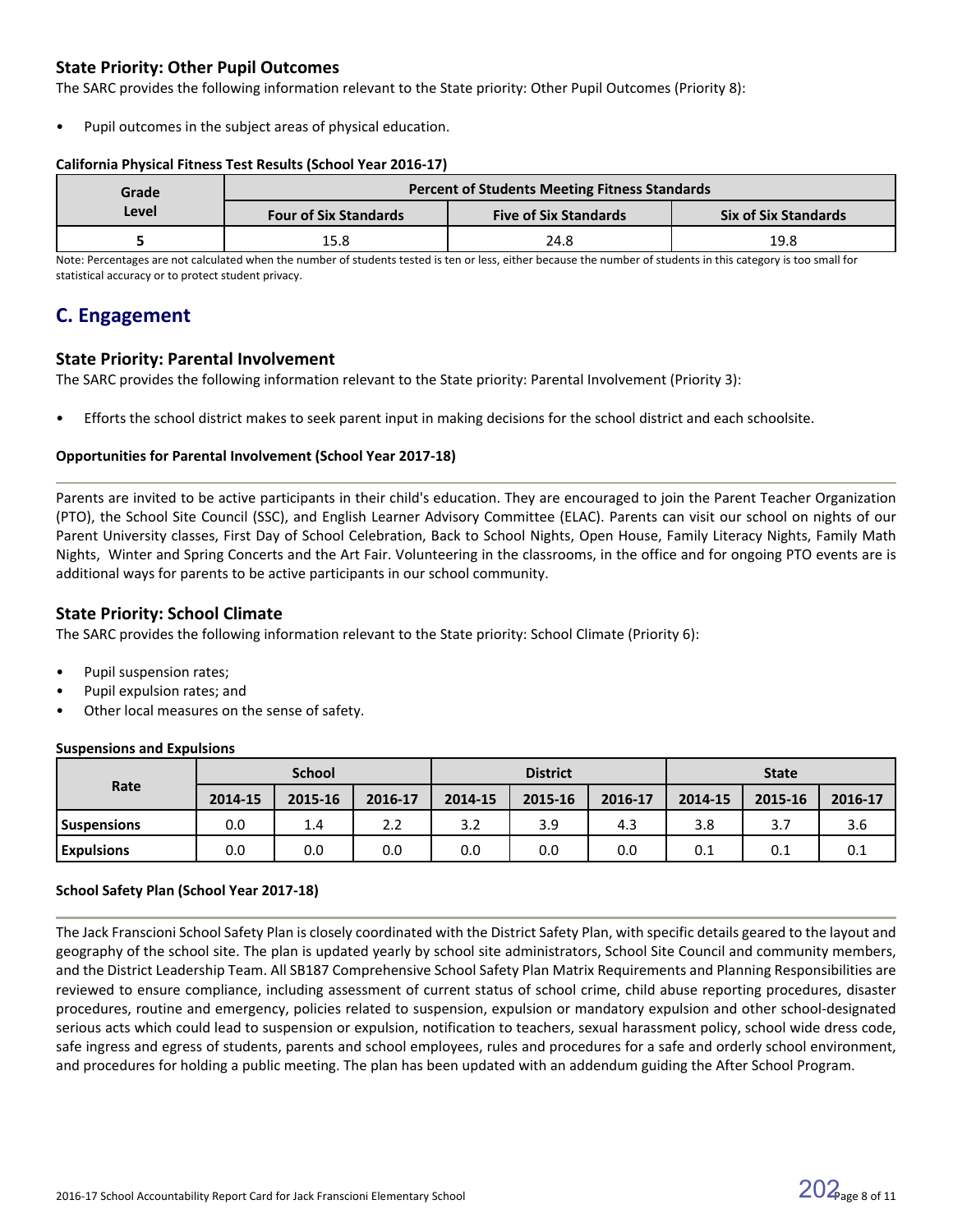# **D. Other SARC Information**

The information in this section is required to be in the SARC but is not included in the state priorities for LCFF.

### **Federal Intervention Program (School Year 2017-18)**

| <b>Indicator</b>                                           | <b>School</b> | <b>District</b> |
|------------------------------------------------------------|---------------|-----------------|
| <b>Program Improvement Status</b>                          | $In$ PI       | $In$ PI         |
| <b>First Year of Program Improvement</b>                   | 2008-2009     | 2007-2008       |
| Year in Program Improvement*                               | Year 4        | Year 3          |
| Number of Schools Currently in Program Improvement         | N/A           |                 |
| <b>Percent of Schools Currently in Program Improvement</b> | N/A           | 62.5            |

Note: Cells with N/A values do not require data.

### **Average Class Size and Class Size Distribution (Elementary)**

|                |                             | 2014-15<br>2015-16<br>2016-17 |                          |       |                             |                |                          |       |                             |              |                          |       |  |
|----------------|-----------------------------|-------------------------------|--------------------------|-------|-----------------------------|----------------|--------------------------|-------|-----------------------------|--------------|--------------------------|-------|--|
| Grade          | Avg.                        |                               | <b>Number of Classes</b> |       | Avg.                        |                | <b>Number of Classes</b> |       | Avg.                        |              | <b>Number of Classes</b> |       |  |
| Level          | <b>Class</b><br><b>Size</b> | $1 - 20$                      | $21 - 32$                | $33+$ | <b>Class</b><br><b>Size</b> | $1 - 20$       | $21 - 32$                | $33+$ | <b>Class</b><br><b>Size</b> | $1 - 20$     | 21-32                    | $33+$ |  |
| К              | 24                          |                               | 3                        |       | 23                          |                | 3                        |       | 24                          |              | 3                        |       |  |
| 1              | 24                          |                               | 3                        |       | 24                          |                | 3                        |       | 24                          |              | 3                        |       |  |
| $\overline{2}$ | 20                          | 3                             | $\mathbf{1}$             |       | 24                          |                | 3                        |       | 24                          |              | 3                        |       |  |
| $\mathbf{3}$   | 25                          |                               | 3                        |       | 24                          |                | 3                        |       | 25                          |              | 3                        |       |  |
| 4              | 27                          |                               | 3                        |       | 25                          | $\mathbf{1}$   | 3                        |       | 26                          | $\mathbf{1}$ | 3                        |       |  |
| 5              | 22                          | $\overline{2}$                | $\overline{2}$           |       | 29                          |                | 3                        |       | 29                          |              | 3                        |       |  |
| 6              | 25                          | $\mathbf{1}$                  | $\overline{2}$           |       | 20                          | $\overline{2}$ | $\overline{2}$           |       | 26                          | $\mathbf{1}$ | 3                        |       |  |
| <b>Other</b>   |                             |                               |                          |       |                             |                |                          |       | 6                           | $\mathbf{1}$ |                          |       |  |

Number of classes indicates how many classes fall into each size category (a range of total students per class).

### **Academic Counselors and Other Support Staff (School Year 2016-17)**

| <b>Title</b>                                               | <b>Number of FTE</b><br><b>Assigned to School</b> | <b>Average Number of Students per</b><br><b>Academic Counselor</b> |
|------------------------------------------------------------|---------------------------------------------------|--------------------------------------------------------------------|
| <b>Academic Counselor</b>                                  | 0                                                 | 0                                                                  |
| <b>Counselor (Social/Behavioral or Career Development)</b> |                                                   | N/A                                                                |
| Library Media Teacher (Librarian)                          | $\Omega$                                          | N/A                                                                |
| Library Media Services Staff (Paraprofessional)            |                                                   | N/A                                                                |
| Psychologist                                               | 0.5                                               | N/A                                                                |
| <b>Social Worker</b>                                       | 0                                                 | N/A                                                                |
| <b>Nurse</b>                                               | 0.125                                             | N/A                                                                |
| <b>Speech/Language/Hearing Specialist</b>                  | 1.25                                              | N/A                                                                |
| <b>Resource Specialist</b>                                 |                                                   | N/A                                                                |
| Other                                                      | $\Omega$                                          | N/A                                                                |

Note: Cells with N/A values do not require data.

\*One Full Time Equivalent (FTE) equals one staff member working full time; one FTE could also represent two staff members who each work 50 percent of full time.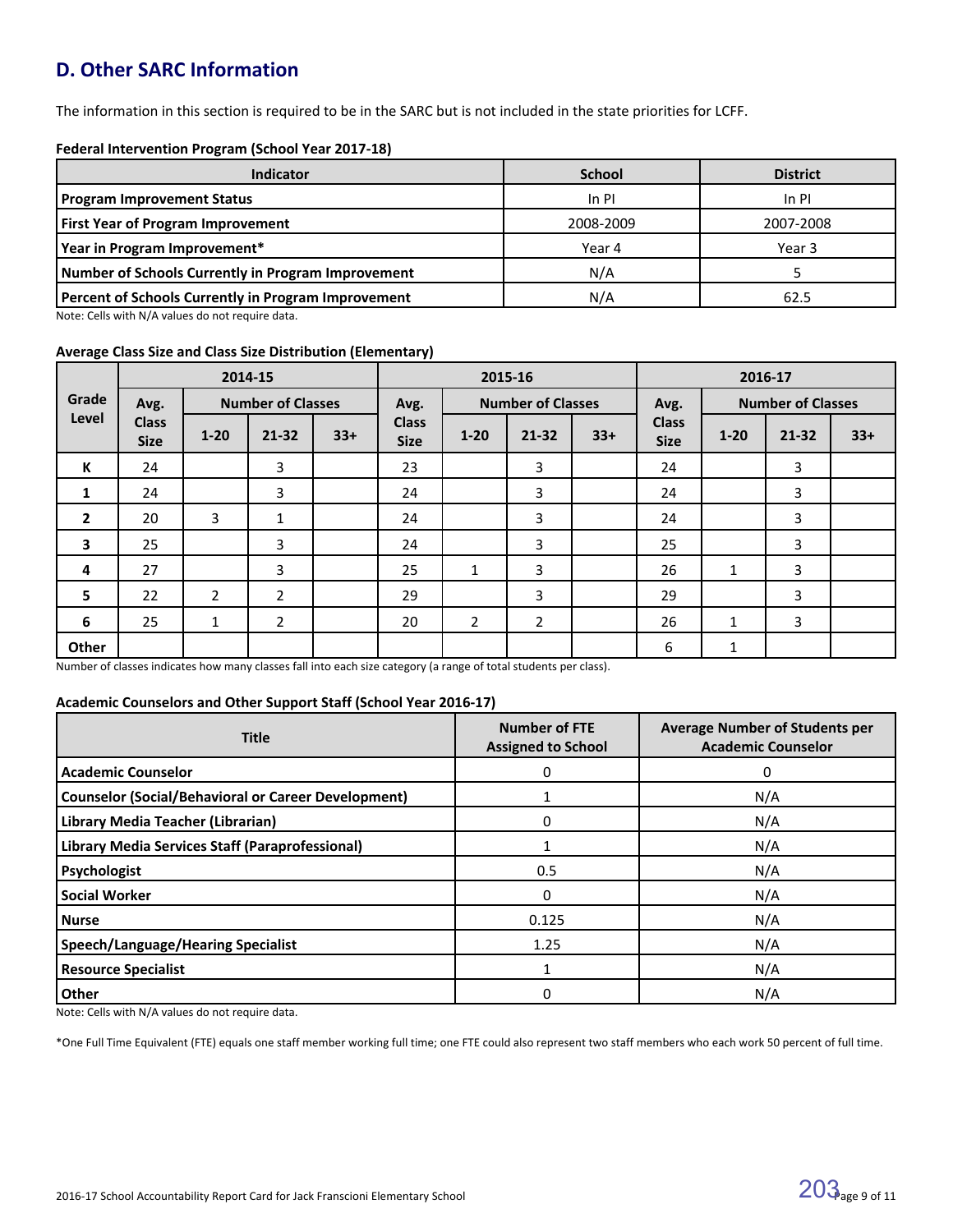### **Expenditures per Pupil and School Site Teacher Salaries (Fiscal Year 2015-16)**

|                                              | <b>Expenditures Per Pupil</b> | Average                            |                               |                                 |
|----------------------------------------------|-------------------------------|------------------------------------|-------------------------------|---------------------------------|
| Level                                        | <b>Total</b>                  | Supplemental/<br><b>Restricted</b> | Basic/<br><b>Unrestricted</b> | <b>Teacher</b><br><b>Salary</b> |
| <b>School Site</b>                           | \$6,904.00                    | \$1,581.00                         | \$5,323.22                    | 65,000                          |
| <b>District</b>                              | N/A                           | N/A                                | \$10,495                      | \$67,532                        |
| Percent Difference: School Site and District | N/A                           | N/A                                | $-49.3$                       | $-3.7$                          |
| <b>State</b>                                 | N/A                           | N/A                                | \$6,574                       | \$69,649                        |
| Percent Difference: School Site and State    | N/A                           | N/A                                | $-19.0$                       | $-6.7$                          |

Note: Cells with N/A values do not require data.

### **Types of Services Funded (Fiscal Year 2016-17)**

The following types of services are provided to Jack Franscioni School students from categorical funding:

Gifted and Talented Education – Students meeting the district's GATE criteria receive a differentiated program, within their classroom, focusing on depth and complexity to meet their special needs.

Special Education – Speech and language services, Special Day Class, and Resource Specialist Classroom are offered at this site.

Title I – Funds are used to meet the needs of low-achieving students enrolled in the highest povery schools.

Title III - Funds are used to assist English Learners to acquire English and achieve grade-level standards.

Migrant Education – Migrant students in need of additional services are served by Migrant Program services.

Tobacco-Use Prevention Education – These funds are used to purchase instructional materials relating to tobacco-use prevention. Economic Impact Aid – These funds are used to support additional programs and services for English learners and economically disadvantaged students.

School Library Materials – These funds are used for site-level improvement and library material needs.

### **Teacher and Administrative Salaries (Fiscal Year 2015-16)**

| Category                                             | <b>District Amount</b> | <b>State Average for Districts In Same Category</b> |
|------------------------------------------------------|------------------------|-----------------------------------------------------|
| <b>Beginning Teacher Salary</b>                      | \$45,942               | \$44.144                                            |
| <b>Mid-Range Teacher Salary</b>                      | \$68,143               | \$69,119                                            |
| <b>Highest Teacher Salary</b>                        | \$98,957               | \$86,005                                            |
| <b>Average Principal Salary (Elementary)</b>         | \$101,348              | \$106,785                                           |
| <b>Average Principal Salary (Middle)</b>             | \$106,971              | \$111,569                                           |
| <b>Average Principal Salary (High)</b>               | \$130,051              | \$121,395                                           |
| <b>Superintendent Salary</b>                         | \$187,200              | \$178,104                                           |
| <b>Percent of Budget for Teacher Salaries</b>        | 30%                    | 34%                                                 |
| <b>Percent of Budget for Administrative Salaries</b> | 7%                     | 6%                                                  |

For detailed information on salaries, see the CDE Certificated Salaries & Benefits Web page at [http://www.cde.ca.gov/ds/fd/cs/.](http://www.cde.ca.gov/ds/fd/cs/)